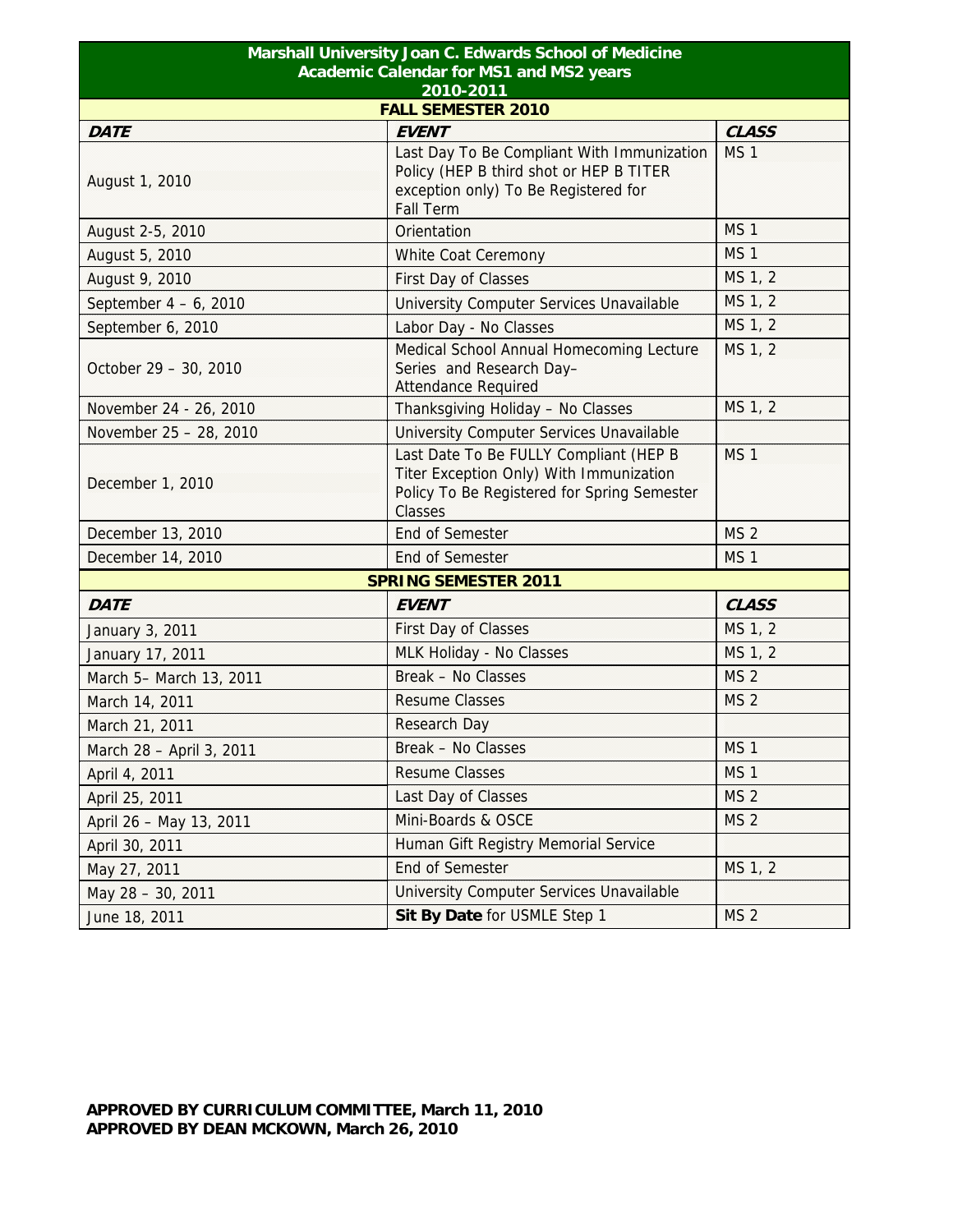| Marshall University Joan C. Edwards School of Medicine<br><b>Academic Calendar for MS 3 year</b><br>2010-2011 |                                                                           |                                                                                                                                                                                                                                            |  |
|---------------------------------------------------------------------------------------------------------------|---------------------------------------------------------------------------|--------------------------------------------------------------------------------------------------------------------------------------------------------------------------------------------------------------------------------------------|--|
| <b>DATE</b>                                                                                                   | <b>EVENT</b>                                                              | <b>CALENDAR NOTES</b>                                                                                                                                                                                                                      |  |
| July 5, 2010                                                                                                  |                                                                           | 'Independence Day' Observed                                                                                                                                                                                                                |  |
| July 6, 2010                                                                                                  | <b>Clinical Orientation</b>                                               |                                                                                                                                                                                                                                            |  |
| Rot 1<br>July 7 - August 27, 2010                                                                             | Block $A - July 7 - July 31$<br>Block B - August 1 - August 27            | September 4 - 6, 2010<br><b>University Computer Services</b><br>Unavailable                                                                                                                                                                |  |
| Rot <sub>2</sub><br>August 30 - October 22, 2010                                                              | Block A - August 30 - September 25<br>Block B - September 26 -October 22  | Off Labor Day- September 6                                                                                                                                                                                                                 |  |
| Rot <sub>3</sub><br>October 25 - December 17, 2010                                                            | Block A - October 25 - November 20<br>Block B - November 21 - December 17 | Annual Homecoming Lectures-Series -<br>October $29 - 30$<br>Thanksgiving Holiday-<br>Off 12:01 a.m., November 25 - 12:01<br>a.m., November 26<br>November 25 - 28, 2009                                                                    |  |
|                                                                                                               |                                                                           | <b>University Computer Services</b><br>Unavailable                                                                                                                                                                                         |  |
| December 18, 2009 -                                                                                           | <b>HOLIDAY BREAK</b>                                                      | Begin Registration for Step 2 CS                                                                                                                                                                                                           |  |
| <b>January 3, 2010</b>                                                                                        |                                                                           |                                                                                                                                                                                                                                            |  |
| Rot 4<br>January 4 - February 25, 2011                                                                        | Block A - January 3 - January 29<br>Block B - January 30 - February 25    | Begin Scheduling for Step 2 CS and Step<br>2 CK                                                                                                                                                                                            |  |
| Rot 5<br>February 28 - April 22, 2011                                                                         | Block A- February 28 - March 26<br>Block B - March 27 - April 22          | Research Day - March 21, 2011                                                                                                                                                                                                              |  |
| April 23 - May 1, 2011                                                                                        | <b>SPRING BREAK</b>                                                       | <b>ACLS COURSE:</b>                                                                                                                                                                                                                        |  |
|                                                                                                               |                                                                           | April 30, 2011 - Human Gift<br><b>Registry Memorial Service</b>                                                                                                                                                                            |  |
| Rot 6<br>May 2 - June 24, 2011                                                                                | Block A- May $2 -$ May 28<br>Block B- May 29 - June 24                    | Sr. Golf Outing-Tentatively set for May 2<br>excused from $11:30$ a.m. $-6:30$ p.m.<br>May 28 - 30, 2011<br><b>University Computer Services</b><br>Unavailable<br>Off Memorial Day - May 30, 2011<br><b>CCE EXAM Dates to be Announced</b> |  |